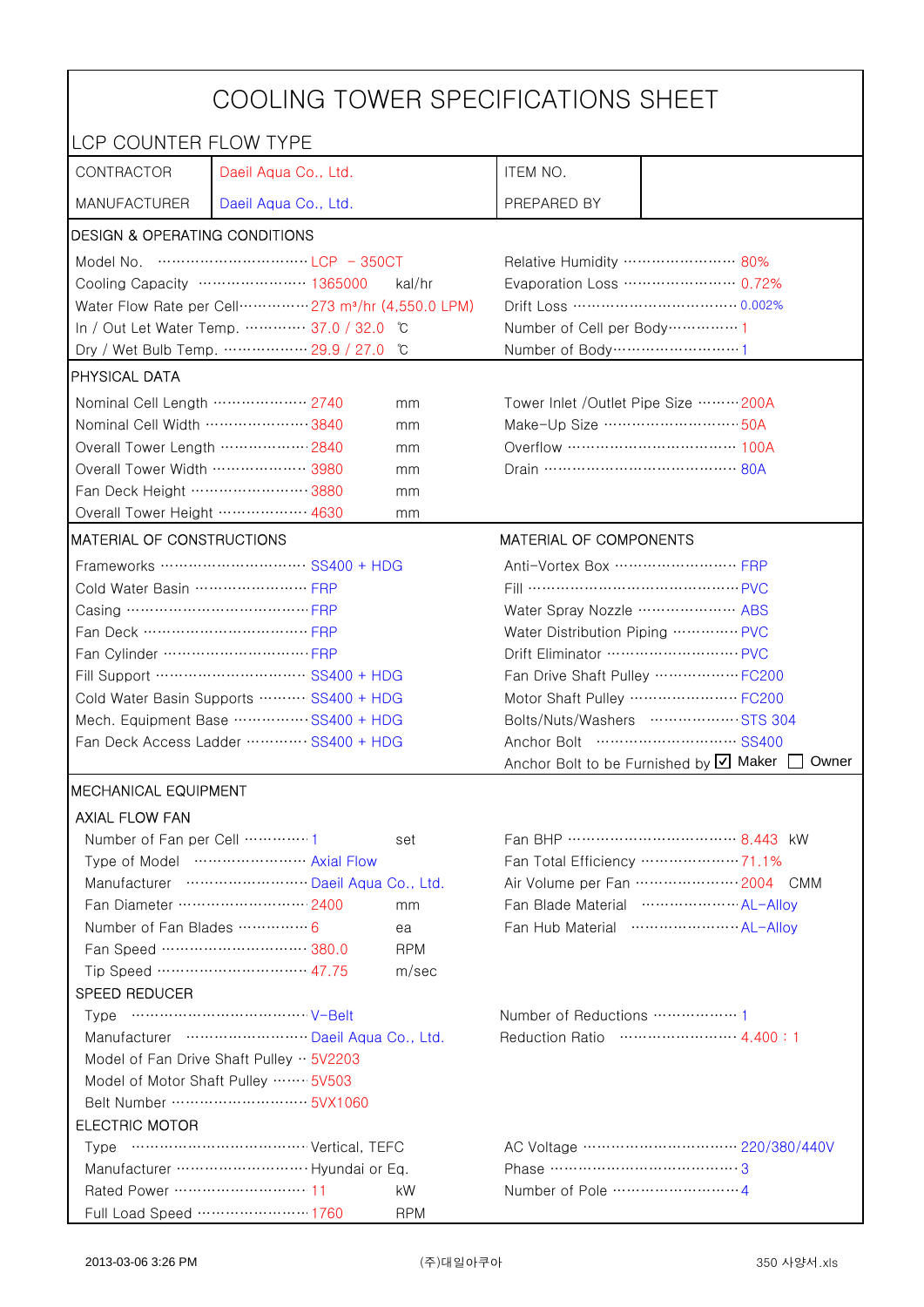| COOLING TOWER SPECIFICATIONS SHEET                   |                                                                                |                  |                                                 |                                                                                    |  |
|------------------------------------------------------|--------------------------------------------------------------------------------|------------------|-------------------------------------------------|------------------------------------------------------------------------------------|--|
| LCP COUNTER FLOW TYPE                                |                                                                                |                  |                                                 |                                                                                    |  |
| CONTRACTOR                                           | Daeil Aqua Co., Ltd.                                                           |                  | ITEM NO.                                        |                                                                                    |  |
| <b>MANUFACTURER</b>                                  | Daeil Aqua Co., Ltd.                                                           |                  | PREPARED BY                                     |                                                                                    |  |
| <b>DESIGN &amp; OPERATING CONDITIONS</b>             |                                                                                |                  |                                                 |                                                                                    |  |
|                                                      |                                                                                |                  | Relative Humidity …………………… 80%                  |                                                                                    |  |
|                                                      | Cooling Capacity ………………… 2730000                                               | kal/hr           | Evaporation Loss ………………… 0.72%                  |                                                                                    |  |
|                                                      | Water Flow Rate per Cell ················ 546 m <sup>3</sup> /hr (9,100.0 LPM) |                  |                                                 | Drift Loss …………………………… 0.002%                                                      |  |
|                                                      | In / Out Let Water Temp.  37.0 / 32.0 °C                                       |                  | Number of Cell per Body ··············· 2       |                                                                                    |  |
|                                                      | Dry / Wet Bulb Temp.  29.9 / 27.0                                              | °C               | Number of Body ·······························1 |                                                                                    |  |
| <b>PHYSICAL DATA</b>                                 |                                                                                |                  |                                                 |                                                                                    |  |
| Nominal Cell Length ……………… 2740                      |                                                                                | mm               | Tower Inlet /Outlet Pipe Size  200A             |                                                                                    |  |
| Nominal Cell Width 3840                              |                                                                                | mm               | Make-Up Size  50A                               |                                                                                    |  |
| Overall Tower Length ……………… 5680                     |                                                                                | mm               | Overflow …………………………… 100A                       |                                                                                    |  |
| Overall Tower Width  3980                            |                                                                                | mm               | Drain ………………………………… 80A                         |                                                                                    |  |
| Fan Deck Height …………………… 4210                        |                                                                                | mm               |                                                 |                                                                                    |  |
| Overall Tower Height  4960                           |                                                                                | mm               |                                                 |                                                                                    |  |
| MATERIAL OF CONSTRUCTIONS                            |                                                                                |                  | MATERIAL OF COMPONENTS                          |                                                                                    |  |
|                                                      | Frameworks ………………………… SS400 + HDG                                              |                  | Anti-Vortex Box …………………… FRP                    |                                                                                    |  |
| Cold Water Basin  FRP                                |                                                                                |                  |                                                 |                                                                                    |  |
| Casing …………………………………… FRP                            |                                                                                |                  | Water Spray Nozzle  ABS                         |                                                                                    |  |
| Fan Deck …………………………… FRP                             |                                                                                |                  | Water Distribution Piping  PVC                  |                                                                                    |  |
|                                                      |                                                                                |                  | Drift Eliminator  PVC                           |                                                                                    |  |
| Fill Support ………………………… SS400 + HDG                  |                                                                                |                  | Fan Drive Shaft Pulley  FC200                   |                                                                                    |  |
| Cold Water Basin Supports  SS400 + HDG               |                                                                                |                  |                                                 | Motor Shaft Pulley  FC200                                                          |  |
| Mech. Equipment Base SS400 + HDG                     |                                                                                |                  |                                                 | Bolts/Nuts/Washers  STS 304                                                        |  |
| Fan Deck Access Ladder  SS400 + HDG                  |                                                                                |                  |                                                 |                                                                                    |  |
|                                                      |                                                                                |                  |                                                 | Anchor Bolt to be Furnished by $\boxtimes$ Maker [<br>Owner                        |  |
| <b>IMECHANICAL EQUIPMENT</b>                         |                                                                                |                  |                                                 |                                                                                    |  |
| <b>AXIAL FLOW FAN</b>                                |                                                                                |                  |                                                 |                                                                                    |  |
| Number of Fan per Cell 1                             |                                                                                | set              |                                                 |                                                                                    |  |
|                                                      | Type of Model  Axial Flow                                                      |                  |                                                 | Fan Total Efficiency  71.1%                                                        |  |
|                                                      | Manufacturer  Daeil Aqua Co., Ltd.<br>Fan Diameter …………………… 2400               |                  |                                                 | Air Volume per Fan  2004 CMM<br>Fan Blade Material ······················ AL-Allov |  |
| Number of Fan Blades …………… 6                         |                                                                                | mm               |                                                 | Fan Hub Material  AL-Alloy                                                         |  |
|                                                      | Fan Speed ………………………… 380.0                                                     | ea<br><b>RPM</b> |                                                 |                                                                                    |  |
|                                                      | Tip Speed ………………………… 47.75                                                     | m/sec            |                                                 |                                                                                    |  |
| SPEED REDUCER                                        |                                                                                |                  |                                                 |                                                                                    |  |
|                                                      |                                                                                |                  | Number of Reductions  1                         |                                                                                    |  |
| Manufacturer  Daeil Aqua Co., Ltd.                   |                                                                                |                  | Reduction Ratio  4.400 : 1                      |                                                                                    |  |
| Model of Fan Drive Shaft Pulley $\cdot \cdot$ 5V2203 |                                                                                |                  |                                                 |                                                                                    |  |
| Model of Motor Shaft Pulley  5V503                   |                                                                                |                  |                                                 |                                                                                    |  |
| Belt Number ······························ 5VX1060   |                                                                                |                  |                                                 |                                                                                    |  |
| <b>ELECTRIC MOTOR</b>                                |                                                                                |                  |                                                 |                                                                                    |  |
|                                                      |                                                                                |                  |                                                 |                                                                                    |  |
|                                                      |                                                                                |                  |                                                 |                                                                                    |  |
|                                                      |                                                                                | kW               |                                                 |                                                                                    |  |
|                                                      | Full Load Speed ………………… 1760                                                   | <b>RPM</b>       |                                                 |                                                                                    |  |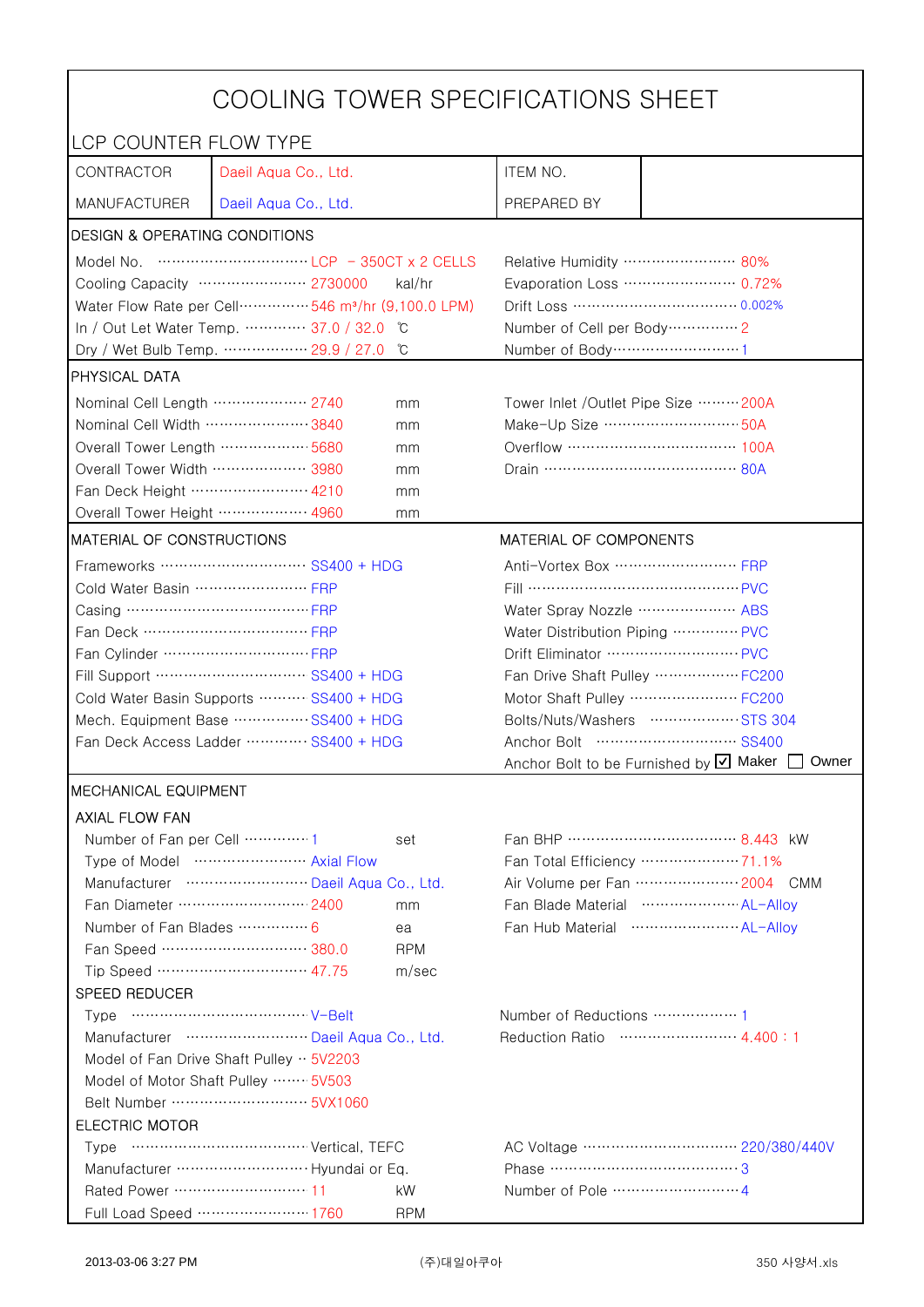| COOLING TOWER SPECIFICATIONS SHEET                                             |                                    |            |                                                |                                                      |  |
|--------------------------------------------------------------------------------|------------------------------------|------------|------------------------------------------------|------------------------------------------------------|--|
| LCP COUNTER FLOW TYPE                                                          |                                    |            |                                                |                                                      |  |
| CONTRACTOR                                                                     | Daeil Aqua Co., Ltd.               |            | ITEM NO.                                       |                                                      |  |
| <b>MANUFACTURER</b>                                                            | Daeil Aqua Co., Ltd.               |            | PREPARED BY                                    |                                                      |  |
| DESIGN & OPERATING CONDITIONS                                                  |                                    |            |                                                |                                                      |  |
|                                                                                |                                    |            | Relative Humidity …………………… 80%                 |                                                      |  |
|                                                                                | Cooling Capacity ………………… 4095000   | kal/hr     |                                                | Evaporation Loss ………………… 0.72%                       |  |
| Water Flow Rate per Cell ··············· 819 m <sup>3</sup> /hr (13,650.0 LPM) |                                    |            |                                                |                                                      |  |
| In / Out Let Water Temp.  37.0 / 32.0<br>°C                                    |                                    |            | Number of Cell per Body ················ 3     |                                                      |  |
|                                                                                | Dry / Wet Bulb Temp.  29.9 / 27.0  | °C         | Number of Body ······························1 |                                                      |  |
| <b>PHYSICAL DATA</b>                                                           |                                    |            |                                                |                                                      |  |
| Nominal Cell Length ……………… 2740<br>mm                                          |                                    |            | Tower Inlet /Outlet Pipe Size  200A            |                                                      |  |
| Nominal Cell Width 3840                                                        |                                    | mm         | Make-Up Size ………………………… 50A                    |                                                      |  |
| Overall Tower Length  8520                                                     |                                    | mm         |                                                |                                                      |  |
| Overall Tower Width ……………… 3980                                                |                                    | mm         | Drain ………………………………… 80A                        |                                                      |  |
| Fan Deck Height …………………… 4390                                                  |                                    | mm         |                                                |                                                      |  |
| Overall Tower Height ……………… 5140                                               |                                    | mm         |                                                |                                                      |  |
| <b>MATERIAL OF CONSTRUCTIONS</b>                                               |                                    |            | MATERIAL OF COMPONENTS                         |                                                      |  |
|                                                                                | Frameworks ……………………… SS400 + HDG   |            | Anti-Vortex Box ……………………… FRP                  |                                                      |  |
| Cold Water Basin  FRP                                                          |                                    |            | Fill …………………………………… PVC                        |                                                      |  |
| Casing ………………………………… FRP                                                       |                                    |            | Water Spray Nozzle ………………… ABS                 |                                                      |  |
| Fan Deck …………………………… FRP                                                       |                                    |            | Water Distribution Piping  PVC                 |                                                      |  |
|                                                                                |                                    |            | Drift Eliminator ……………………… PVC                 |                                                      |  |
| Fill Support ………………………… SS400 + HDG                                            |                                    |            | Fan Drive Shaft Pulley  FC200                  |                                                      |  |
| Cold Water Basin Supports  SS400 + HDG                                         |                                    |            | Motor Shaft Pulley  FC200                      |                                                      |  |
| Mech. Equipment Base SS400 + HDG                                               |                                    |            | Bolts/Nuts/Washers  STS 304                    |                                                      |  |
| Fan Deck Access Ladder ………… SS400 + HDG                                        |                                    |            |                                                |                                                      |  |
|                                                                                |                                    |            |                                                | Anchor Bolt to be Furnished by Ø Maker<br>Owner      |  |
| <b>MECHANICAL EQUIPMENT</b>                                                    |                                    |            |                                                |                                                      |  |
| <b>AXIAL FLOW FAN</b>                                                          |                                    |            |                                                |                                                      |  |
| Number of Fan per Cell 1                                                       |                                    | set        |                                                |                                                      |  |
|                                                                                | Type of Model  Axial Flow          |            |                                                | Fan Total Efficiency ………………… 71.1%                   |  |
|                                                                                | Manufacturer  Daeil Aqua Co., Ltd. |            |                                                | Air Volume per Fan  2004 CMM                         |  |
|                                                                                | Fan Diameter ……………………… 2400        | mm         |                                                | Fan Blade Material  AL-Allov                         |  |
| Number of Fan Blades  6                                                        |                                    | ea         |                                                | Fan Hub Material ·························· AL-Allov |  |
|                                                                                | Fan Speed ………………………… 380.0         | <b>RPM</b> |                                                |                                                      |  |
|                                                                                | Tip Speed ………………………… 47.75         | m/sec      |                                                |                                                      |  |
| SPEED REDUCER                                                                  |                                    |            |                                                |                                                      |  |
|                                                                                |                                    |            |                                                |                                                      |  |
| Manufacturer  Daeil Aqua Co., Ltd.<br>Reduction Ratio …………………… 4.400:1         |                                    |            |                                                |                                                      |  |
| Model of Fan Drive Shaft Pulley $\cdot \cdot$ 5V2203                           |                                    |            |                                                |                                                      |  |
| Model of Motor Shaft Pulley  5V503                                             |                                    |            |                                                |                                                      |  |
| <b>ELECTRIC MOTOR</b>                                                          |                                    |            |                                                |                                                      |  |
|                                                                                |                                    |            |                                                |                                                      |  |
|                                                                                |                                    |            |                                                |                                                      |  |
| Rated Power ………………………… 11                                                      |                                    | kW         |                                                |                                                      |  |
|                                                                                | Full Load Speed ………………… 1760       | <b>RPM</b> |                                                |                                                      |  |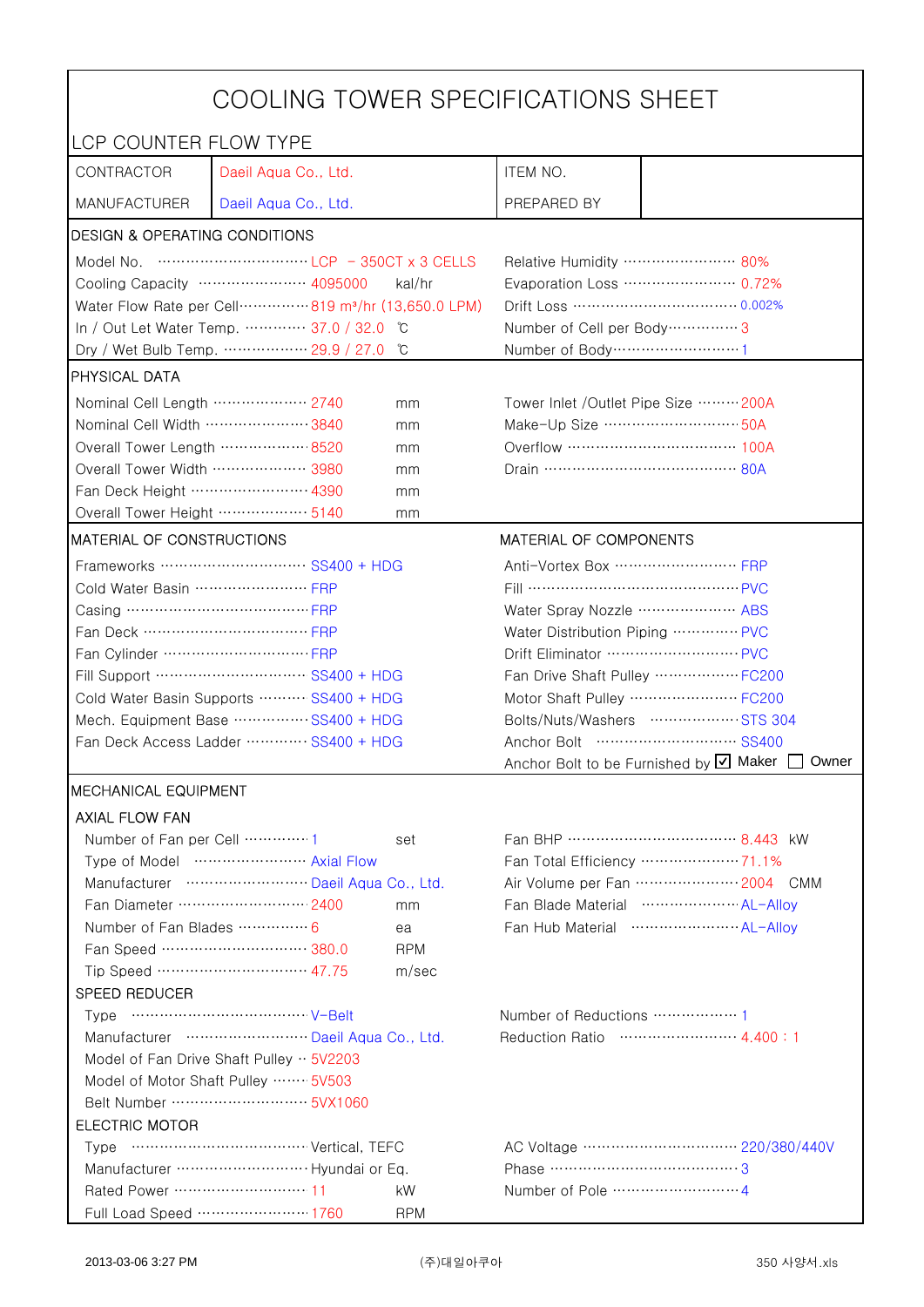| COOLING TOWER SPECIFICATIONS SHEET                                             |                                       |                                  |                                                     |                                                      |  |
|--------------------------------------------------------------------------------|---------------------------------------|----------------------------------|-----------------------------------------------------|------------------------------------------------------|--|
|                                                                                | LCP COUNTER FLOW TYPE                 |                                  |                                                     |                                                      |  |
| CONTRACTOR                                                                     | Daeil Aqua Co., Ltd.                  |                                  | ITEM NO.                                            |                                                      |  |
| <b>MANUFACTURER</b>                                                            | Daeil Aqua Co., Ltd.                  |                                  | PREPARED BY                                         |                                                      |  |
| DESIGN & OPERATING CONDITIONS                                                  |                                       |                                  |                                                     |                                                      |  |
|                                                                                |                                       |                                  | Relative Humidity …………………… 80%                      |                                                      |  |
|                                                                                | Cooling Capacity …………………… 5460000     | kal/hr                           |                                                     | Evaporation Loss ………………… 0.72%                       |  |
| Water Flow Rate per Cell ·············· 1092 m <sup>3</sup> /hr (18,200.0 LPM) |                                       |                                  |                                                     | Drift Loss …………………………… 0.002%                        |  |
|                                                                                | In / Out Let Water Temp.  37.0 / 32.0 | °C                               | Number of Cell per Body ··············· 4           |                                                      |  |
|                                                                                | Dry / Wet Bulb Temp.  29.9 / 27.0     | °C                               | Number of Body ······························1      |                                                      |  |
| <b>PHYSICAL DATA</b>                                                           |                                       |                                  |                                                     |                                                      |  |
| Nominal Cell Length ……………… 2740                                                |                                       | mm                               | Tower Inlet /Outlet Pipe Size  200A                 |                                                      |  |
| Nominal Cell Width 3840                                                        |                                       | mm                               | Make-Up Size ………………………… 50A                         |                                                      |  |
|                                                                                | Overall Tower Length ……………… 11360     | mm                               | Overflow …………………………… 100A                           |                                                      |  |
| Overall Tower Width ………………… 3980                                               |                                       | mm                               | Drain ………………………………… 80A                             |                                                      |  |
| Fan Deck Height …………………… 4640                                                  |                                       | mm                               |                                                     |                                                      |  |
| Overall Tower Height  5390                                                     |                                       | mm                               |                                                     |                                                      |  |
| <b>MATERIAL OF CONSTRUCTIONS</b>                                               |                                       |                                  | MATERIAL OF COMPONENTS                              |                                                      |  |
|                                                                                | Frameworks ……………………… SS400 + HDG      |                                  | Anti-Vortex Box ······························· FRP |                                                      |  |
| Cold Water Basin  FRP                                                          |                                       |                                  | Fill …………………………………… PVC                             |                                                      |  |
| Casing ………………………………… FRP                                                       |                                       |                                  | Water Spray Nozzle ………………… ABS                      |                                                      |  |
| Fan Deck …………………………… FRP                                                       |                                       | Water Distribution Piping  PVC   |                                                     |                                                      |  |
|                                                                                |                                       |                                  | Drift Eliminator ……………………… PVC                      |                                                      |  |
| Fill Support ………………………… SS400 + HDG                                            |                                       | Fan Drive Shaft Pulley  FC200    |                                                     |                                                      |  |
| Cold Water Basin Supports  SS400 + HDG                                         |                                       |                                  | Motor Shaft Pulley  FC200                           |                                                      |  |
| Mech. Equipment Base SS400 + HDG                                               |                                       |                                  | Bolts/Nuts/Washers  STS 304                         |                                                      |  |
| Fan Deck Access Ladder ………… SS400 + HDG                                        |                                       |                                  |                                                     |                                                      |  |
|                                                                                |                                       |                                  |                                                     | Anchor Bolt to be Furnished by Ø Maker<br>Owner      |  |
| <b>MECHANICAL EQUIPMENT</b>                                                    |                                       |                                  |                                                     |                                                      |  |
| <b>AXIAL FLOW FAN</b>                                                          |                                       |                                  |                                                     |                                                      |  |
| Number of Fan per Cell 1                                                       |                                       | set                              |                                                     |                                                      |  |
|                                                                                | Type of Model  Axial Flow             |                                  |                                                     | Fan Total Efficiency ………………… 71.1%                   |  |
|                                                                                | Manufacturer  Daeil Aqua Co., Ltd.    |                                  |                                                     | Air Volume per Fan  2004 CMM                         |  |
|                                                                                | Fan Diameter ……………………… 2400           | mm                               |                                                     | Fan Blade Material  AL-Allov                         |  |
| Number of Fan Blades  6                                                        |                                       | ea                               |                                                     | Fan Hub Material ·························· AL-Allov |  |
|                                                                                | Fan Speed ………………………… 380.0            | <b>RPM</b>                       |                                                     |                                                      |  |
|                                                                                | Tip Speed ………………………… 47.75            | m/sec                            |                                                     |                                                      |  |
| SPEED REDUCER                                                                  |                                       |                                  |                                                     |                                                      |  |
|                                                                                |                                       | Reduction Ratio …………………… 4.400:1 |                                                     |                                                      |  |
| Manufacturer  Daeil Aqua Co., Ltd.                                             |                                       |                                  |                                                     |                                                      |  |
| Model of Fan Drive Shaft Pulley $\cdot \cdot$ 5V2203                           |                                       |                                  |                                                     |                                                      |  |
| Model of Motor Shaft Pulley  5V503                                             |                                       |                                  |                                                     |                                                      |  |
| <b>ELECTRIC MOTOR</b>                                                          |                                       |                                  |                                                     |                                                      |  |
|                                                                                |                                       |                                  |                                                     |                                                      |  |
|                                                                                |                                       |                                  |                                                     |                                                      |  |
| Rated Power ………………………… 11                                                      |                                       | kW                               |                                                     |                                                      |  |
|                                                                                | Full Load Speed ………………… 1760          | <b>RPM</b>                       |                                                     |                                                      |  |